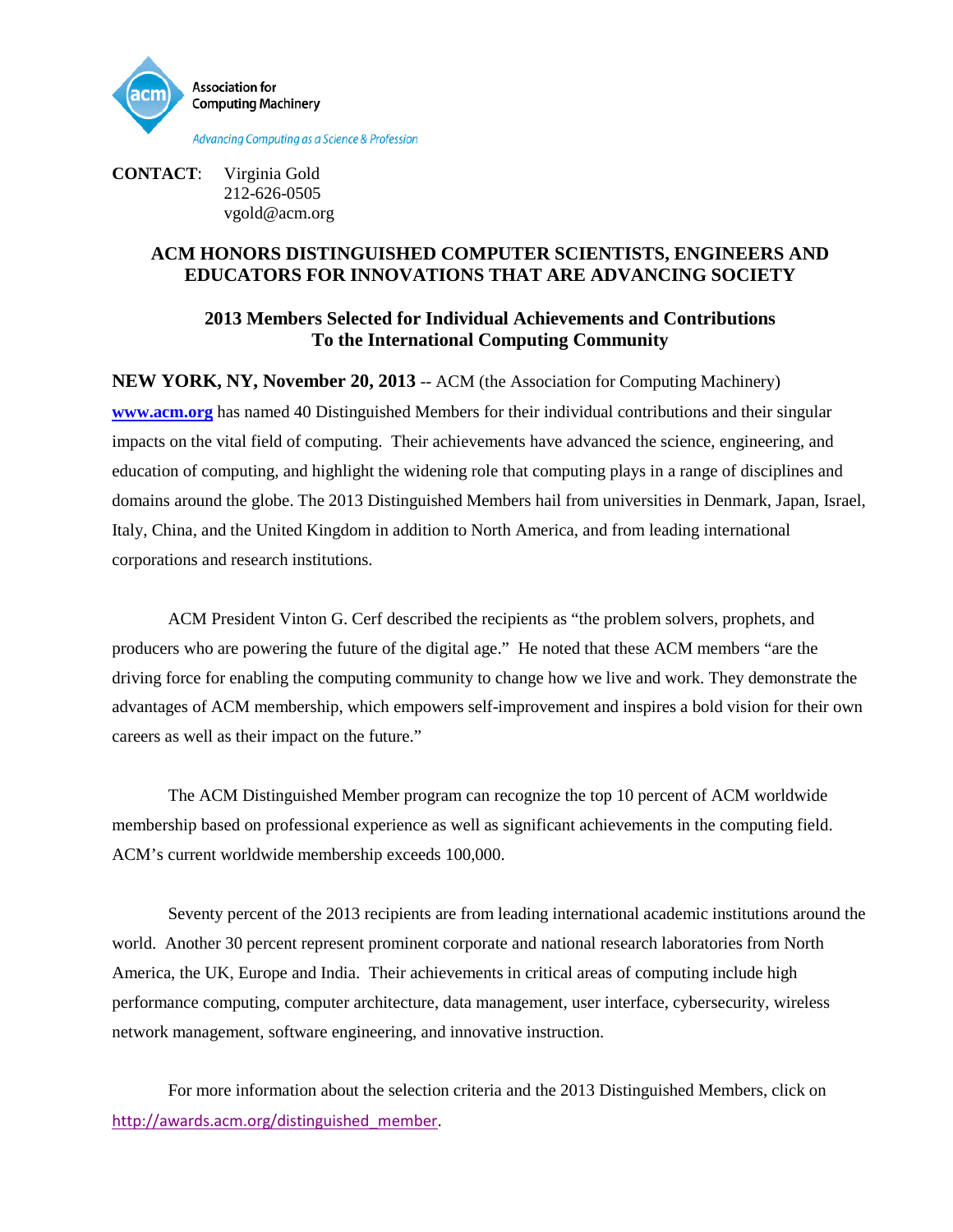The following ACM Members have been recognized as 2013 **Distinguished Educators: Owen Astrachan**  *Duke University* **Michael Caspersen**  *Aarhus University (Denmark)* **Douglas Jacobson**  *Iowa State University* **Thomas L. Naps** *University of Wisconsin, Oshkosh*

The following ACM Members have been recognized as a 2013 **Distinguished Engineers**: **Rong N. Chang** *IBM T.J. Watson Research Center* **James H. Cownie**  *Intel Corporation (UK) Ltd* **Marcus Fontoura**  *Google Inc.* **Terence P. Kelly**  *Hewlett Packard Labs* **Ray Simar**  *Rice University* **Patrick H. Worley**  *Oak Ridge National Laboratory*

The following ACM Members have been recognized as 2013 **Distinguished Scientists**: **Saurabh Bagchi**  *Purdue University* **Fred Chong**  *University of California, Santa Barbara* **Graham Cormode**  *University of Warwick, Coventry, UK* **Prasad M. Deshpande** *IBM Research, India* **Maria R. Ebling** *IBM T. J. Watson Research Center* **Mark Giesbrecht**  *University of Waterloo* **Takahiro Hara**  *Osaka University (Japan)* **Tobias H. Höllerer** *University of California, Santa Barbara* **Vanja Josifovski**  *Google Inc.* **Günter Karjoth** *IBM Research – Zurich* **Tsvi Kuflik**  *The University of Haifa* **Yung-Hsiang Lu**  *Purdue University* **Jock D. Mackinlay** *Tableau Software* **Sriganesh Madhvanath** *Hewlett Packard Labs*  **Filippo Menczer**  *Indiana University* **Ethan L. Miller**  *University of California, Santa Cruz* **T. M. Murali**  *Virginia Tech* **Jitendra D. Padhye**  *Microsoft Research* **Sushil Prasad** *Georgia State University* **Lili Qiu** *University of Texas at Austin* **Gregg Rothermel**  *University of Nebraska, Lincoln* **Paolo Santi**  *Istituto di Informatica e Telematica del CNR (Italy)* **Evgenia Smirni** *College of William and Mary* **Geoffrey Smith** *Florida International University* **Il-Yeol Song**  *Drexel University* **Eswaran Subrahmanian**  *Carnegie Mellon University* **André van der Hoek**  *University of California, Irvine* **R. Michael Young** *North Carolina State University* **Zhi-Hua Zhou**  *Nanjing University (China)* **Qiang Zhu**  *University of Michigan – Dearborn*

## **About ACM**

*ACM, the Association for Computing Machinery [www.acm.org,](http://www.acm.org/) is the world's largest educational and scientific computing society, uniting computing educators, researchers and professionals to inspire dialogue, share resources and address the field's challenges. ACM strengthens the computing profession's collective voice through strong leadership, promotion of the highest standards, and recognition of technical excellence. ACM supports the professional growth of its members by providing opportunities for life-long learning, career development, and professional networking.* 

## **About the ACM Recognition Program**

*The ACM Fellows program, initiated in 1993, celebrates the exceptional contributions of the leading members in the computing field. These individuals have helped to enlighten researchers, developers, practitioners and endusers of information technology throughout the world. The ACM Distinguished Member program, initiated in 2006, recognizes those members with at least 15 years of professional experience who have made significant*